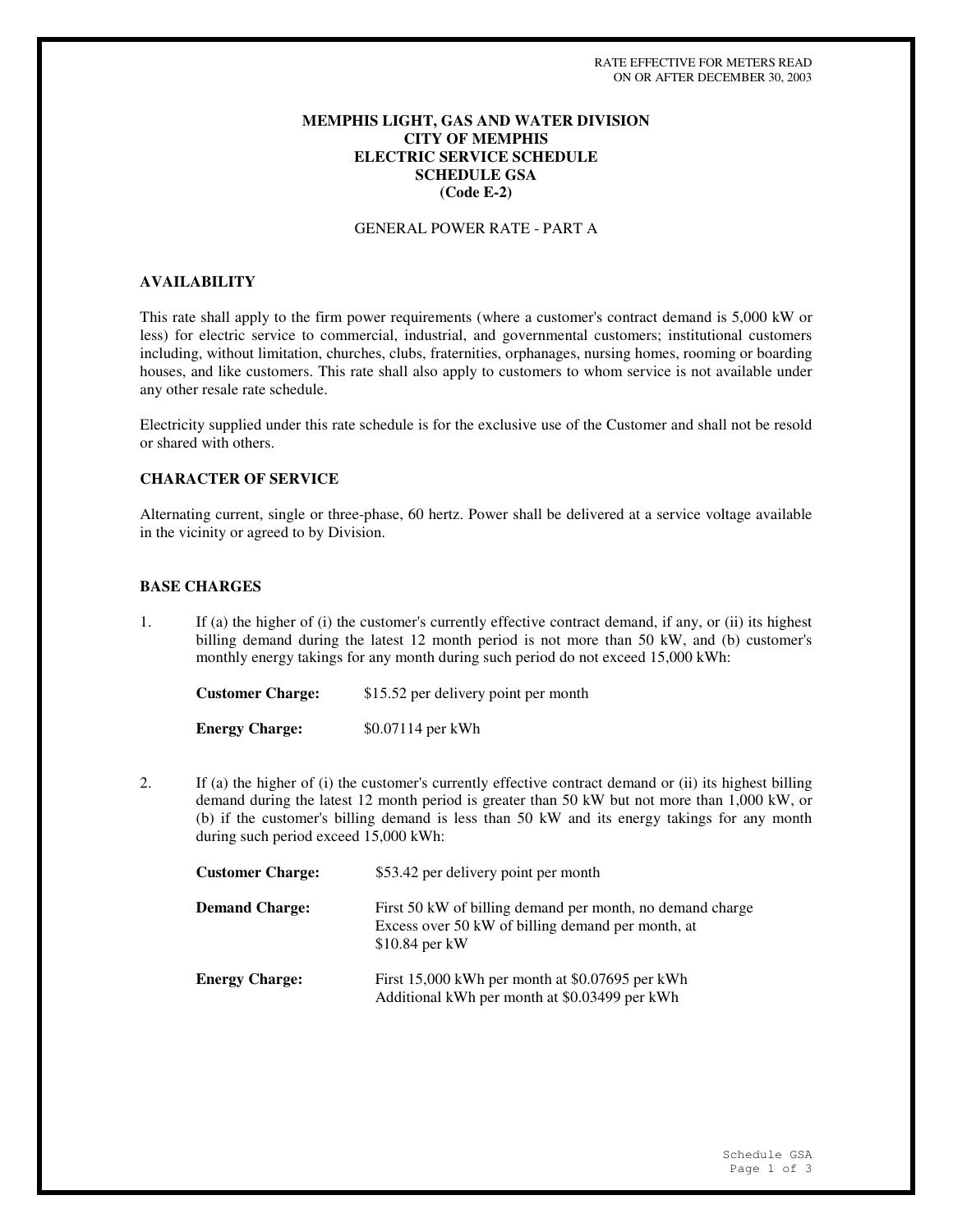3. If the higher of the customer's currently effective contract demand or its highest billing demand during the latest 12 month period is greater than 1,000 kW:

| <b>Customer Charge:</b> | \$191.84 per delivery point per month                                                                                                                          |
|-------------------------|----------------------------------------------------------------------------------------------------------------------------------------------------------------|
| <b>Demand Charge:</b>   | First 1,000 kW of billing demand per month, at \$10.31 per kW<br>Excess over 1,000 kW of billing demand per month, at \$11.74 per<br>kW, plus an additional    |
|                         | \$11.74 per kW per month for each kW, if any, of the amount by<br>which the customer's billing demand exceeds the higher of 2,500 kW<br>or its contract demand |
| <b>Energy Charge:</b>   | \$0.03795 per kWh per month                                                                                                                                    |

#### **ADJUSTMENT**

The base demand and energy charges shall be increased or decreased in accordance with the current Adjustment Addendum published by TVA. (In addition, such charges shall be increased or decreased to correspond to increases or decreases determined by TVA in the value of the hydro generation benefit allocated to residential customers.)

#### **DETERMINATION OF DEMAND**

Division shall meter the demand in kW of all customers having loads in excess of 50 kW. The metered demand for any month shall be the highest average during any 30-consecutive-minute period of the month of the load metered in kW. The measured demand for any month shall be the higher of the highest average during any 30 consecutive-minute period of the month of (a) the load metered in kW or (b) 85 percent of the load in kVA plus an additional 10 percent for that part of the load over 5,000 kVA, and such measured demand shall be used as the billing demand, except that the billing demand for any month shall in no case be less than 30 percent of the higher of the currently effective contract demand or the highest billing demand established during the preceding 12 months.

#### **MINIMUM MONTHLY BILL**

The monthly bill under this rate schedule shall not be less than the sum of (a) the base customer charge, (b) the base demand charge, as adjusted, applied to the customer's billing demand, and (c) the base energy charge, as adjusted, applied to the customer's energy takings; provided, however, that, under 2 of the Base Charges, the monthly bill shall in no event be less than the sum of (a) the base customer charge and (b) 20 percent of the portion of the base demand charge, as adjusted, applicable to the second block (excess over 50 kW) of billing demand, multiplied by the higher of the customer's currently effective contract demand or its highest billing demand established during the preceding 12 months.

Division may require minimum bills higher than those stated above.

## **SEASONAL SERVICE**

Customers who contract for service on a seasonal basis shall be limited to 2,500 kW and shall pay the above charges, as adjusted, plus an additional seasonal use charge equal to  $(1)$  \$.0136 per kWh per month under 1 of the Base Charges, (2) the sum of  $$.0136$  per kWh for the first 15,000 kWh per month and  $$4.07$ per kW per month of billing demand in excess of 50 kW under 2 of the Base Charges, and (3) \$4.07 per kW per month of billing demand under 3 of the Base Charges. Consistent with Division's standard policy, the customer may arrange for seasonal testing of equipment during off-peak hours.